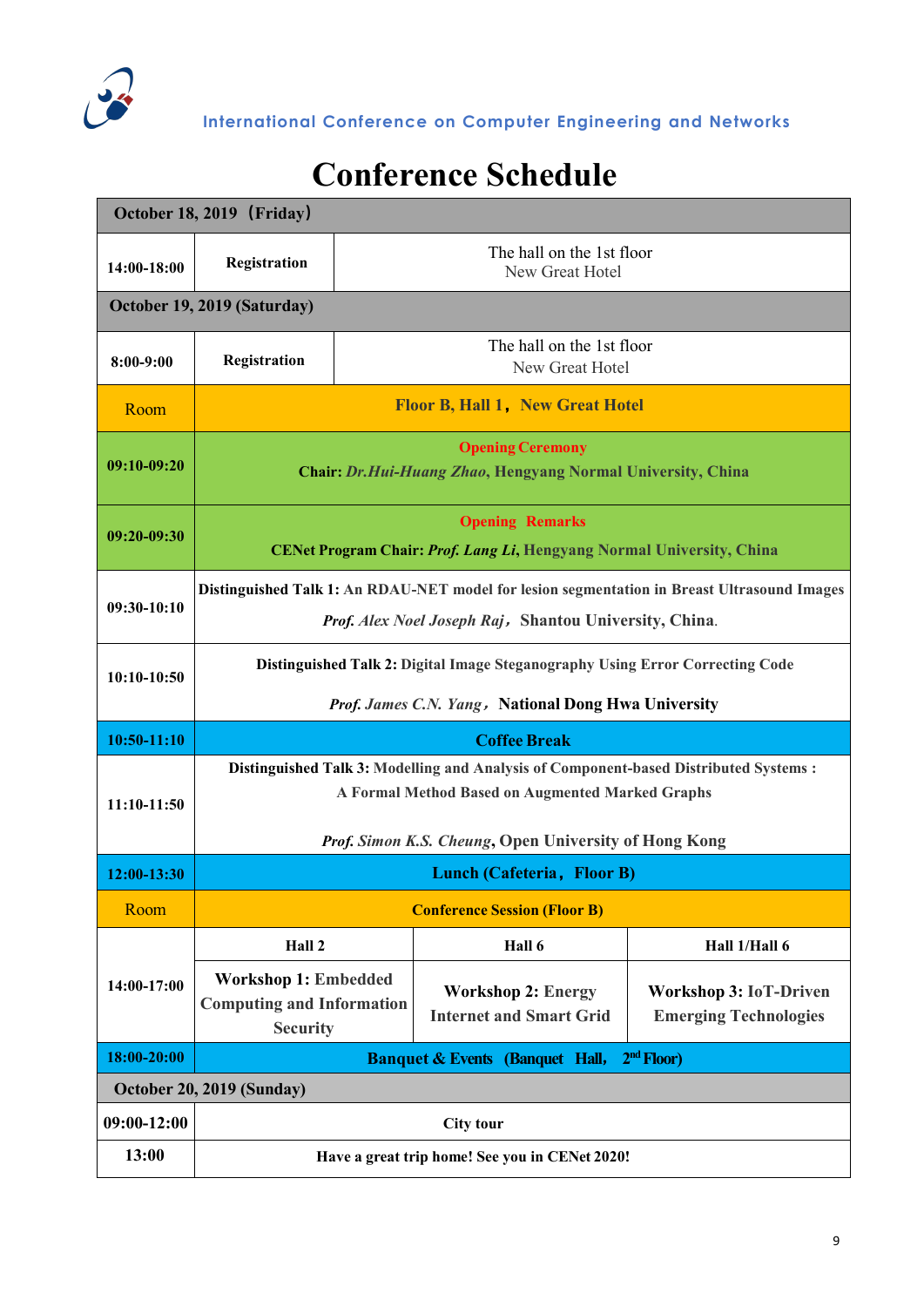

## **Conference Sessions**

| October 19, 2019 (Saturday)                                          |                                                                                                                                |                     |  |  |  |  |  |  |
|----------------------------------------------------------------------|--------------------------------------------------------------------------------------------------------------------------------|---------------------|--|--|--|--|--|--|
| Room                                                                 | Hall 2                                                                                                                         |                     |  |  |  |  |  |  |
| <b>Workshop 1: Embedded Computing and Information Security</b>       |                                                                                                                                |                     |  |  |  |  |  |  |
| Session Chair: Dr. Hui-Huang Zhao, Hengyang Normal University, China |                                                                                                                                |                     |  |  |  |  |  |  |
| <b>Time</b>                                                          | <b>Title</b>                                                                                                                   | <b>Speaker</b>      |  |  |  |  |  |  |
| 14:00-14:15                                                          | 78: Outer synchronization between complex delayed networks with both<br>uncertain parameters and unknown topological structure | Zhong Chen          |  |  |  |  |  |  |
| 14:15-14:30                                                          | 34: Constructions of Lightweight MDS Diffusion Layers from Hankel<br>Matrices                                                  | Qiuping Li          |  |  |  |  |  |  |
| 14:30-14:45                                                          | 77: Binary Firefly Algorithm for the Minimum Labeling Spanning Tree Problem                                                    | Mugang Lin          |  |  |  |  |  |  |
| 14:45-15:00                                                          | 71: Human face sketch to RGB image Translation with Generative<br><b>Adversarial Networks</b>                                  | Feng Zhang          |  |  |  |  |  |  |
| 15:00-15:15                                                          | 85: Impossible Differential Analysis on 8-round PRINCE                                                                         | <b>Yaoling Ding</b> |  |  |  |  |  |  |
| 15:15-15:40                                                          | <b>Coffee Break</b>                                                                                                            |                     |  |  |  |  |  |  |
| 15:40-15:55                                                          | 87: A DPA Countermeasure based on Random Register Group for<br>Lightweight Cryptographic Algorithms                            | Benyu Liu           |  |  |  |  |  |  |
| 15:55-16:10                                                          | 101: Homological Fault Attack on AES Block Cipher and Its<br>Countermeasures                                                   | Ning Shang          |  |  |  |  |  |  |

|      | October 19, 2019 (Saturday)                                                                                                                       |
|------|---------------------------------------------------------------------------------------------------------------------------------------------------|
| Room | Hall 6                                                                                                                                            |
|      | <b>Workshop 3: IoT-Driven Emerging Technologies</b><br>Session Chairs: Prof. Yang Yang, Beijing University of Posts and Telecommunications, China |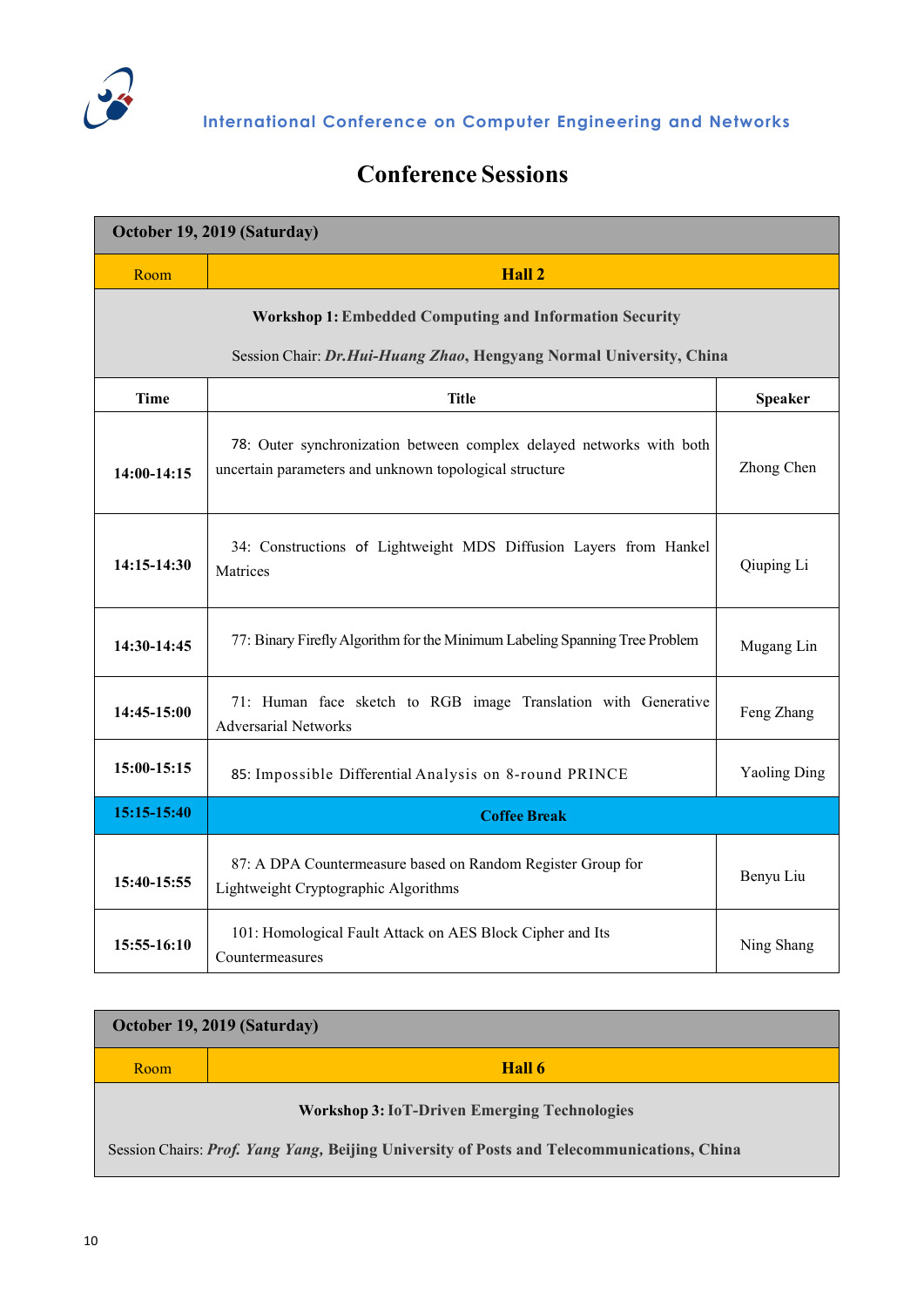

## **International Conference on Computer Engineering and Networks**

| <b>Time</b> | <b>Title</b>                                                                                                          | <b>Speaker</b> |  |  |
|-------------|-----------------------------------------------------------------------------------------------------------------------|----------------|--|--|
| 14:00-14:15 | 37: Research and Implementation of a Remote Monitoring Platform for<br>Antarctic Greenhouse                           | Kaiyan Lin     |  |  |
| 14:15-14:30 | 128: Security analysis and improvement of user authentication scheme for<br>Wireless body area network                | Songsong Zhang |  |  |
| 14:30-14:45 | 79: Deployment Algorithm of Service Function Chain with Packet Loss Rate<br>Yingjie Jiang<br>Optimization             |                |  |  |
| 14:45-15:00 | 200: A Deep Learning Method for Intrusion Detection by Spatial and Temporal<br>Feature Extraction                     | Haizhou Cao    |  |  |
| 15:00-15:15 | 201:Optimal Distribution in Wireless Mesh Network with Enhanced<br>Connectivity and Coverage                          | Siyuan Wu      |  |  |
|             | <b>Coffee Break</b>                                                                                                   |                |  |  |
| 15:15-15:40 |                                                                                                                       |                |  |  |
| Room        | Hall 6                                                                                                                |                |  |  |
|             | <b>Workshop 2: Energy Internet and Smart Grid</b>                                                                     |                |  |  |
|             | Session Chairs: Prof. Xi-Zheng Zhang, Hunan Institute of Engineering,                                                 |                |  |  |
| 15:40-15:55 | 113: A Trend Extraction Method Based on Improved Sliding Window                                                       | Ming Lu        |  |  |
| 15:55-16:10 | 36: Vehicle Speed Optimized Fuzzy Energy Management Strategy for<br>Hybrid Energy Storage System in Electric Vehicles | Zhangyu Lu     |  |  |
| 16:10-16:25 | 109:Non-parametric Foreground Segmentation in Dynamic Background<br>Based on Markov Random Field                      | Xiaolin Zhu    |  |  |